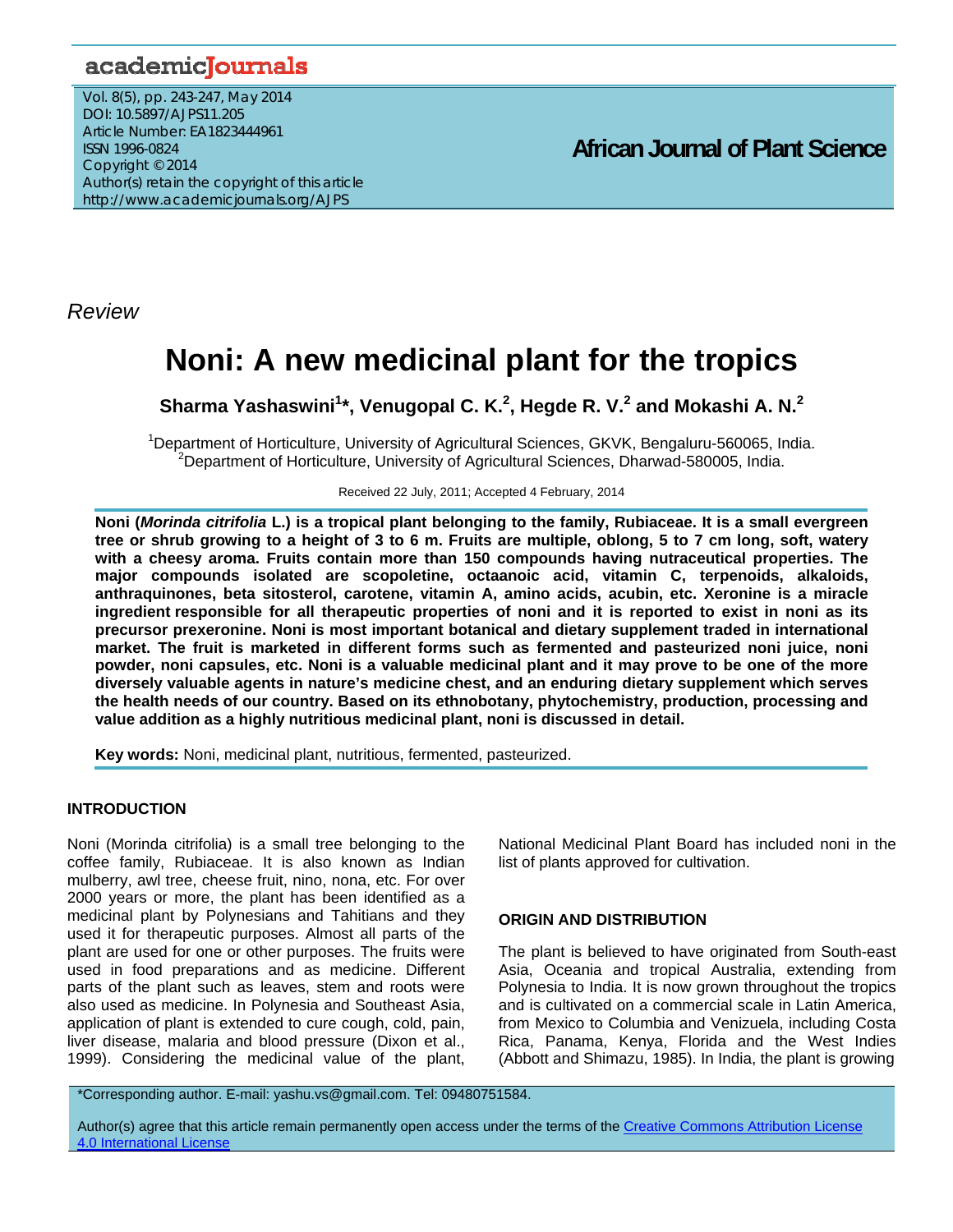wild in the coastal areas of Kerala, Karnataka, Tamil Nadu, and Orissa. The highest naturally grown populations are seen in Andaman and Nicobar Islands.

### **BOTANICAL DESCRIPTION**

The genus name '*Morinda*' was derived from two Latin words *morus* means mulberry and *indicus* means India, in reference to similarity of fruit of noni to that of true mulberry (*Morus alba*). The species name indicates resemblance of plant foliage with that of citrus species. Noni is evergreen tree or shrub growing to a height of 3-6 m. Noni has a rooting habit similar to that of coffee and citrus with an extensive lateral root system and deep tap root.

Leaves are opposite pinnately reticulate veined, and glossy. Blades are membranous, elliptic to elliptic-ovate, 20 to 45 cm long, 7 to 25 cm long and glabrous with prominent veins. Petioles are stout, 1.5 to 2 cm long. Flowers are perfect; funnel shaped, grouped in globose head or in small clusters, at the leaf axis. The corolla is white, 5-lobed with greenish white corolla tube, 7 to 9 mm long. The flowers give off a sweet fragrance. *Morinda citrifolia* fruits several times annually, producing multiple or aggregate fruits, oblong 5 to 7 cm long with circular scars, which are green when unripe and yellowish-white when fully ripe. The fruits have a soft, watery flesh, and a cheesy aroma which becomes increasingly pronounced and pungent during the ripening process. It is also called starvation fruit.

Noni seeds are small, 4 mm long, reddish-brown, oblong-triangular, and have a conspicuous air chamber. They are buoyant and hydrophobic due to this air chamber and their durable, water-repellent, fibrous seed coat. The seed coat is very tough, relatively thick, and covered with cellophane-like parchment layers. A single large noni fruit can contain well over 100 to 150 seeds. The seeds are edible when roasted.

#### **SOIL AND CLIMATIC CONDITIONS**

Noni is an unusual plant, because it can easily tolerate and thrive in a wide range of soils and conditions. The plant is highly tolerant to acidic, saline and alkaline soil conditions and grows well from a pH range of 4.4 to 9. In Hawaii, it can grow under almost any soil conditions at low altitudes. Heavy, compact soils and flood prone areas should be avoided for noni cultivation.

Noni can be grown in wide climatic conditions such as tropical, subtropical, dry and humid climates. It grows naturally in wet to moderately wet conditions, also grown in brackish water. It comes up very well between 20-38°C temperatures. It can be grown from sea level to 2000 m above mean sea level.

#### **HARVESTING AND HANDLING**

Under favourable growing conditions, noni plants may begin to produce small flowers and fruits about 9 months to 1 year of age. Fruits can be harvested at this early stage, although they are generally small and few. Some farmers choose to forego harvest during the first or second years in favour of pruning back the branches instead. In Hawaii, noni fruits are harvested year round, although there are seasonal trends in the amount of flowering and fruit production that may be affected or modified by the weather and by fertilizer and irrigation. Fruit production may diminish somewhat during the winter months in Hawaii. A given noni field is usually harvested from two to three times per month.

Noni fruits can be picked at any stage of development, depending on the intended processing method. Some producers prefer green fruits, whereas other processors prefer the hard white noni fruits for processing. Most noni juice processors accept or prefer the "hard white" stage of fruit development for noni juice production, because the fruits ripen quickly once that stage of development is reached.

Noni fruits are harvested by hand by picking the individual fruits from the branches. They are placed in baskets or bags or placed in bins for transport to the processing facility. Noni fruits do not bruise or damage easily, and usually no special padded containers or other precautions are needed to prevent fruit significant fruit damage. Green or unripe yellow noni fruits are very hardskinned and durable, and therefore resistant to superficial damage and bruising during shipping and handling. Noni fruits at this stage of development will ripen overnight or in a few days at room temperature and can be processed for juice immediately thereafter. Furthermore, exposure of noni fruits to direct sunlight or to warm temperatures immediately after harvest is not a significant concern. So, noni fruits need not be refrigerated after harvest and are usually not refrigerated.

#### **PROCESSING OF NONI**

#### **Traditional noni juice**

Freshly picked noni fruits after washing are allowed to airdry on raised tables before they are processed for juice. The most efficient noni juice extraction by weight is obtained when ripe, soft, translucent fruits are placed into the juice collection vessels. Ripe noni fruits are placed into a juice collection vessel for two months or longer. During this time, the noni juice separates (drips) gradually from the pulp. The juice collection and fermentation vessels should be made of glass, stainless steel or foodgrade plastic. The noni juice collects inside the containers and ferments as it gradually seeps and sweats from the fruits. The juice appearance is initially an amber or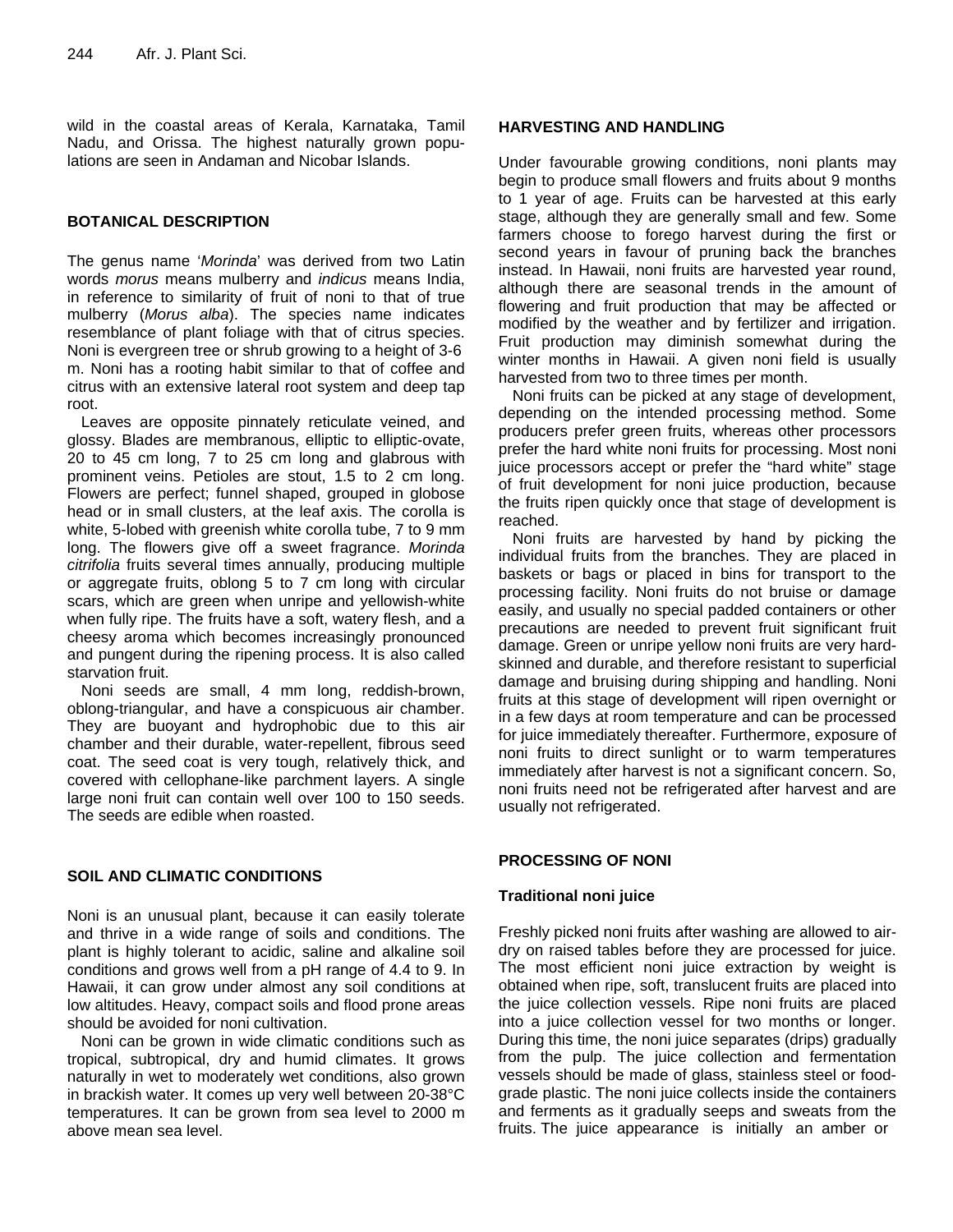golden colored liquid that gradually darkens with age. After the collection and fermentation process is complete, the juice is drained from spigots at the base of containers (and filtered). Fresh air is excluded from these containers, and contact between the juice and fresh air is minimized throughout the process. The final noni juice product is decanted, filtered and bottled.

#### **Extraction efficiency (traditional method, drip extraction)**

After approximately 2 months, most of the noni juice separates naturally from the fruit pulp and may be drained from the container and filtered. The recovery of juice by this traditional method is approximately 40-50% of the original fruit weight. Therefore, using this method, 100 pounds of fruit may yield about 40-50 pounds of juice, or about 4.5 to 5.0 gallons of juice.

After all the noni juice is drained from the collection and fermentation vessel, the residual pulp may be pressed to express the remaining juice fluids. The leftover pulp and seeds may be discarded, or they may be dehydrated and used in other noni products.

#### **Non-traditional noni juice (fresh-squeezed, filtered and non-fermented)**

Fresh-squeezed noni juice has a sweeter (less acidic), fruitier flavor than aged, fermented noni juice. When noni fruits are ripe, the juice is separated from the pulp and seeds using a fruit press. Up to 65% juice recovery by weight is possible using this method of juice extraction. Home producers of noni juice use a wide range of fruit pressing methods, from squeezing by hand through cheesecloth, paint strainers, to more elaborate homemade pressing devices

A hydraulic fruit press is used for making freshsqueezed noni juice. Ripe fruits are loaded into the press through the top door. Juice is pressed from the pulp and bottled immediately.

Fresh-squeezed noni juice has a golden amber color and has significantly less sediment than fermented noni juice collected by the traditional method. Conversely, fermented noni juice produced by the traditional method is very dark brown, resembling the colour and texture of soy sauce.

Fermentation of fresh-squeezed juice can be arrested by refrigeration or by pasteurization. This will preserve the fruity, sweet taste of the non-fermented juice. Or, the fresh-squeezed juice may be allowed to ferment naturally in bottles or containers for a period of weeks or months prior to marketing or consumption.

#### **Amended or mixed noni juice products**

Noni juice may be mixed with other juices of flavorings to

improve the palatability of the product (e.g., with raspberry, strawberry or grape flavors). Some producers choose to dilute their juice with water and sweeten the product with the addition of sugar.

In Hawaii, noni fruit pulp may be chopped, dehydrated and powdered and used in reconstituted noni juice products for the dietary supplement industry. These products are standardized to approximately 0.8% noni active polysaccharides (which is equivalent to the noni active polysaccharide content of pure aged noni juice).

Noni juice itself may be evaporated and formed into a powder that can be used in various products, including reconstituted juices. Noni juice powder is highly hygroscopic (attracted to water) and must be mixed with a non-hygroscopic carrier to enable it to retain its powdered formulation.

### **CHEMICAL CONSTITUENTS OF NONI**

Table 1 contains a partial list of chemical constituents isolated from noni, and their proposed or documented medicinal qualities or cultural significance.

### **Activity of ripe noni fruit and its constituents**

The following is a partial list of the phytochemical constituents in ripe noni fruit, and some of their known biological activities.

#### **Xeronine**

Xeronine is a miracle ingredient responsible for all therapeutic properties of noni and it is reported to exist in noni as its precursor prexeronine. Xeronine is an alkaloid almost impossible to detect. No independent laboratory has identified or quantified xeronine in any noni product (Heinicke, 1999).

#### **MEDICINAL USES OF NONI**

Noni fruit juice concentrates potently activate Cannabinoid 2 which exerts beneficial immunomodulation effects on human body (Palu et al., 2008). Noni extracts demonstrated hypotensive activity, and have been shown to have ACE-inhibitory activity. Since ACE inhibitors are commonly prescribed to treat high BP, this activity points to a potential therapeutic use. It is traditionally used in Malaysia for the treatment of diabetes mellitus. The aqueous extract of noni fruit appears to contain plant compounds that have substantial hypoglycemic property (Jin, 2007). A polysaccharide-rich substance from the fruit juice of noni, noni-ppt is responsible for this activity. It showed synergistic and additive effects when combined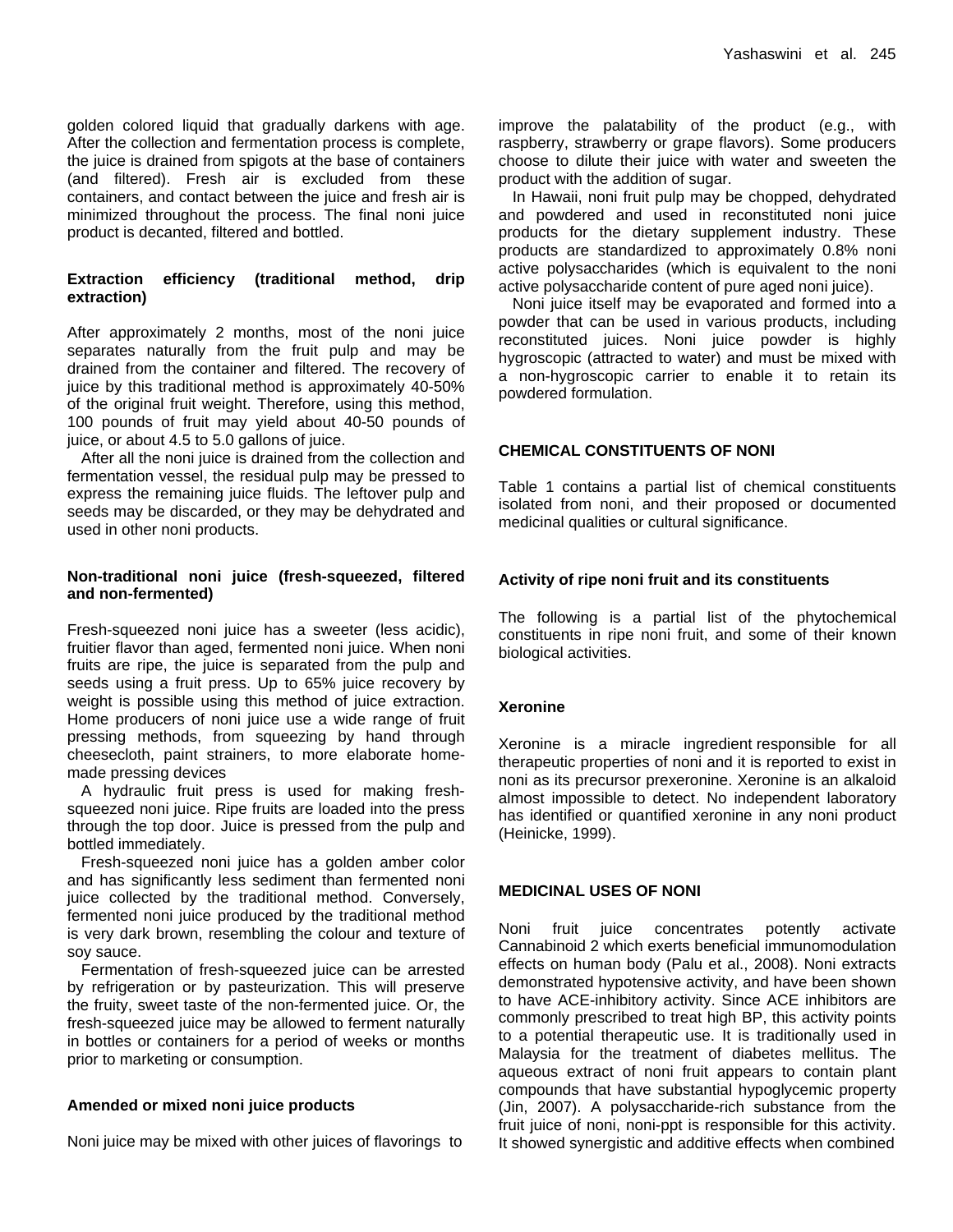| Noni plant organ(s)             | Compound(s)                                                                                                                                | Proposed or documented effects of compounds                                                                                                                                                                                                         |
|---------------------------------|--------------------------------------------------------------------------------------------------------------------------------------------|-----------------------------------------------------------------------------------------------------------------------------------------------------------------------------------------------------------------------------------------------------|
| Fruit and fruit juice           | Alkaloids (xeronine)                                                                                                                       | In theory, xeronine enhances enzyme activity and protein structure                                                                                                                                                                                  |
|                                 | Polysaccharides<br>(glucuronic<br>acid;<br>galactose;<br>arabinose;<br>rhamose;<br>glycosides;<br>trisaccharide<br>fatty<br>acid<br>ester) | Immuno-stimulatory; immuno-modulatory; anti-bacterial; anti-tumor;<br>anti-cancer.                                                                                                                                                                  |
|                                 | Scopoletin                                                                                                                                 | Dilates vasculature and lowers blood pressure; anti-bacterial and anti-<br>fungal; anti-inflammatory; analgesic; histamine-inhibiting; arthritic<br>conditions; allergies; sleep disorders; migraine headaches;<br>depression; Alzheimer's disease. |
|                                 | Vitamins and Minerals: magnesium;<br>iron; potassium; selenium; zinc; copper;<br>sulfur; ascorbic acid (vitamin C).                        | The positive medical effects of the vitamins and minerals in noni juice<br>are well documented. For any questions or medical and health<br>concerns, consult a physician or dietician.                                                              |
| Foliage and cell<br>suspensions | Anthraquinones (damnacanthal)                                                                                                              | Antiseptic and antibacterial effects in digestive tract (Staphylococcus,<br>Shingela, Salmonella).                                                                                                                                                  |
|                                 | Glycosides (flavonol glycoside; iridoid<br>glycoside, "citrifolinoside")                                                                   | Anti-cancer effects: (DPPH free radical scavenging activity; inhibition<br>of UVB-induced Activator Protein-1 activity in cell cultures.                                                                                                            |
| Roots                           | Anthraguinones (damnacanthal)<br>Morindin and Morindone                                                                                    | Inhibits formation of lung carcinoma in mice.<br>Dyes, yellow and red colorants used for tapa cloth; anti-bacterial.                                                                                                                                |

**Table 1.** A partial list of chemical constituents isolated from noni, and their proposed or documented medicinal qualities or cultural significance.

Source: http://www.noni.org/.

with broad spectrum of chemotherapeutic drugs (Hirazumi and Furusawa, 2003). The alcoholic extracts of noni fruits is known to have analgesic effect and it is commonly used for opened sores and inflamed areas of the skin in multiple ethnic groups (Punjanon and Nandasri, 2005).

Ripe noni fruit contains a concentration of anthraquinones including one called damnacanthal, which possess purgative activity. This accounts for the "cleansing" effect described by many users. In the cases of sluggish digestion and slow moving bowels, noni can exert a stimulating and thereby beneficial effect, helping to increase peristalsis and cleanse the colon.

Anecdotal accounts of anti-inflammatory effects resulting from noni fruit consumption are too numerous to dismiss. The anti-inflammatory effects of asperuloside, eugenol and scopoletin present in ripe noni fruit would support such a claim. Other agents may possess additional antiinflammatory activity for the aging population (Amy and Noelani, 2009).

In China, Japan, and Tahiti, various parts of the tree serve as tonics and to treay fever, eye and skin problems, gum and throat problems as well as constipation, stomach pain, or respiratory difficulties. In Malaysia, heated noni leaves applied to the chest are believed to relieve

coughs, nausea, or colic. The fruit is used as a shampoo in Malaysia, where it is said to be helpful against head lice. The noni fruit is taken, in Indochina especially, for asthma, lumbago and dysentery. As for external uses, unripe fruits can be pounded, then mixed with salt and applied to cut or broken bones. In Hawaii, ripe fruits are applied to draw out pus from an infected boil. The green fruit, leaves and the root/rhizome have been used to treat menstrual cramps and irregularities. Noni seed oil is abundant in linoleic acid that may have useful properties when applied topically on skin, for example, anti-inflammation, moisture retention.